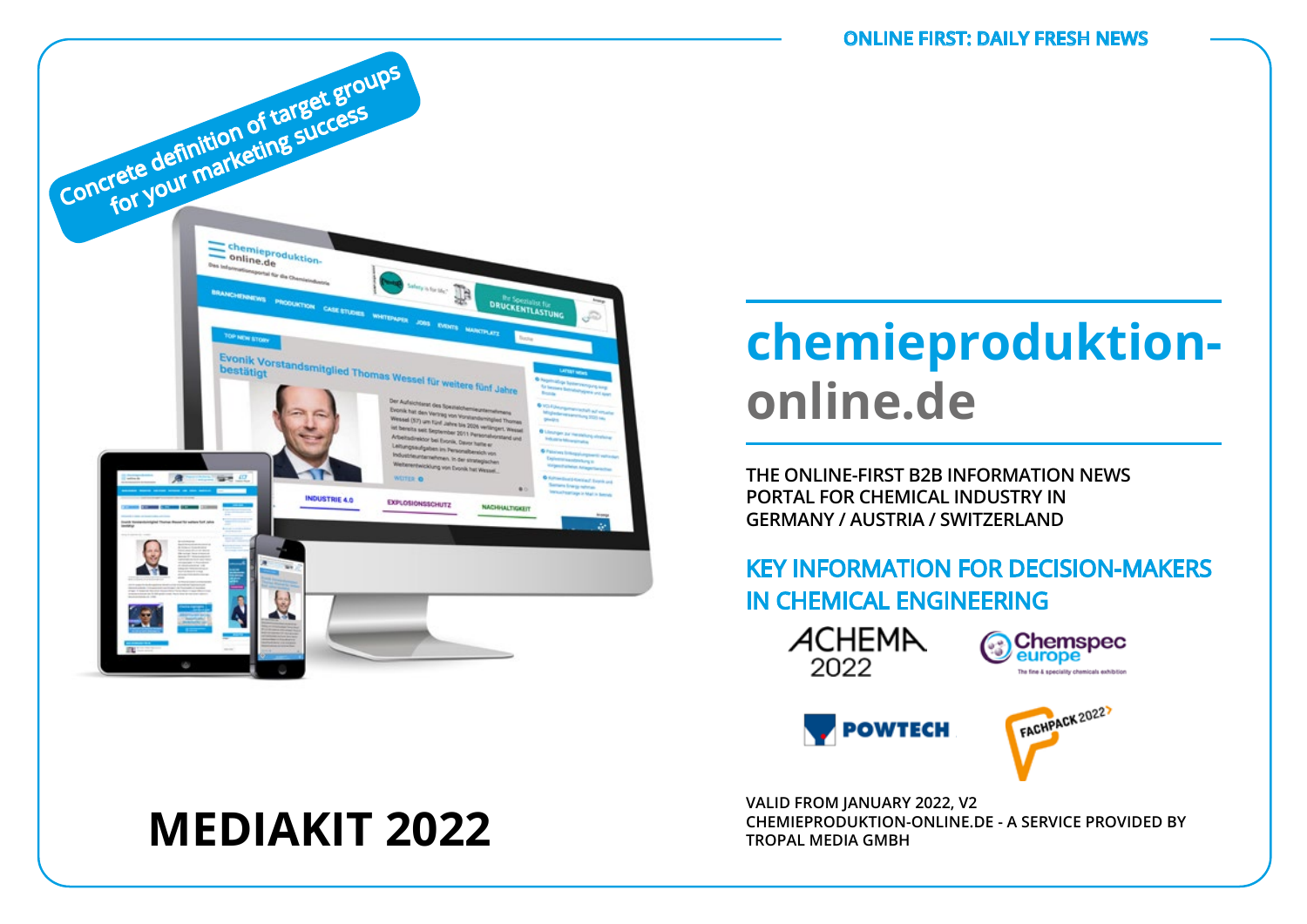**Your target group prefers digital B2B trade media.** Tropal Media is the online-first B2B publisher.

**… der 7,4 Mio. ... of the 7.4 million** 

**Entscheider**  80 **decision-makers use** 

**Professionellen professional** 

#### **Most important websites for professional work** vertreterninger instituten t websites for prof



### **Use of digital specialist media offerings B2B-Entscheides 2018** Nutzung digitaler Fachmedien-Angebote

**nutzung ließen Fachanden Specialist media** 

**96%**

1 1 Mio.

am Arbeitsplatz

zu Hause

(Basis: 502 Nutzer)

(Basis: 494 Nutzer)



## Preferred channel for content

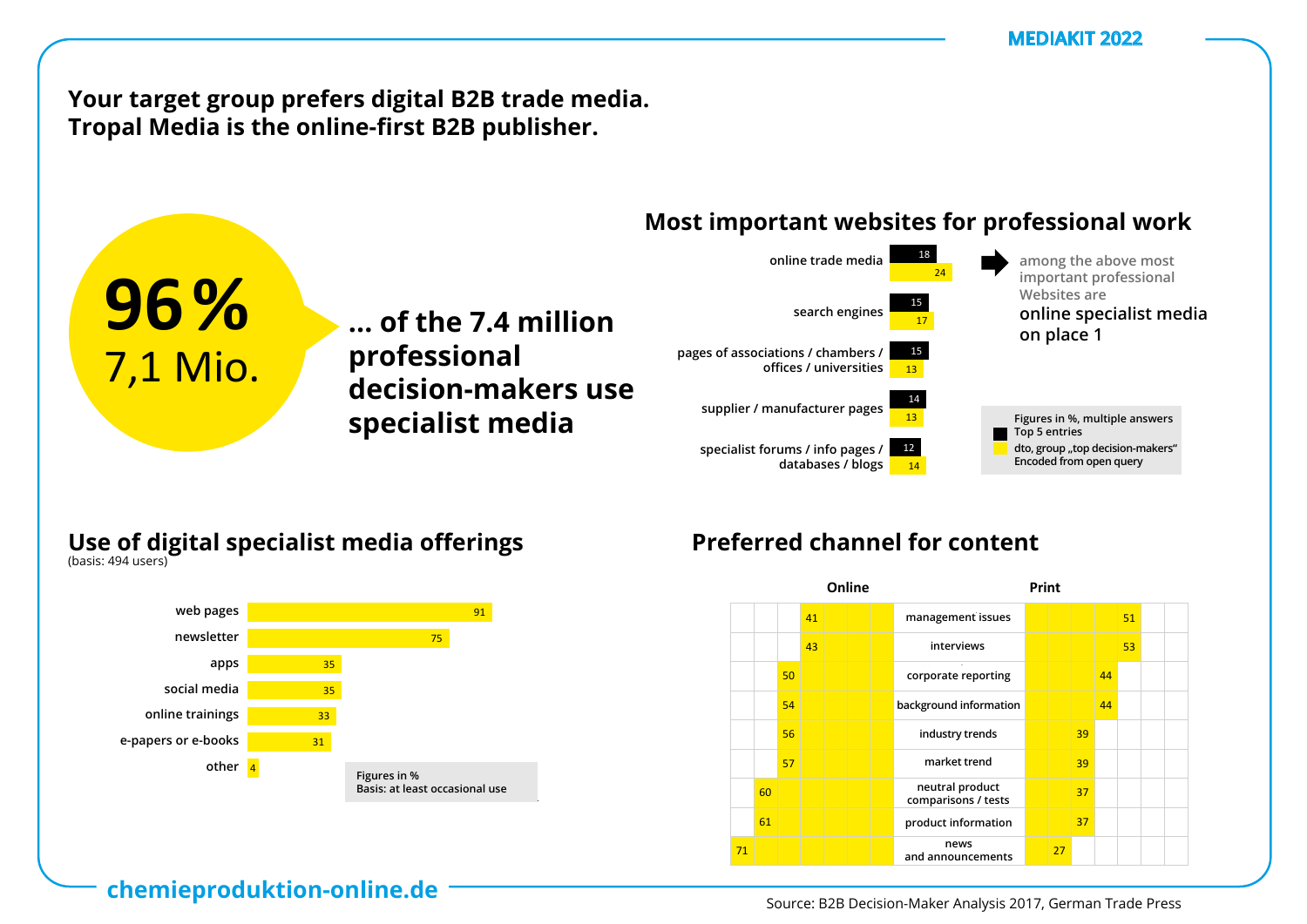## **Table of Contents**

| <b>PROFILE</b>    | page 4  |
|-------------------|---------|
| <b>THEMES</b>     | page 5  |
| <b>FORMATS</b>    | page 7  |
| <b>PRICES</b>     | page 11 |
| <b>JOB MARKET</b> | page 14 |
| <b>TECH SPECS</b> | page 15 |
| <b>CONTACT</b>    | page 16 |
| <b>PORTFOLIO</b>  | page 17 |
| T&Cs              | page 18 |

Tropal Media is a member of BVDW and Deutsche Fachpresse.



| <b>Publication:</b>        | Online                               |
|----------------------------|--------------------------------------|
| Frequency:                 | 24/7                                 |
| <b>Coverage (monthly):</b> | 6,906 user, 13,413 page impressions* |
| <b>Volume:</b>             | 6. volume 2022                       |
| <b>Publisher:</b>          | Tropal Media GmbH                    |
|                            | Mergenthalerallee 73-75              |
|                            | 65760 Eschborn                       |
|                            | Germany                              |
|                            | https://www.tropal-media.de          |

**chemieproduktion-online.de**

\*Data basis: Matomo Q3/21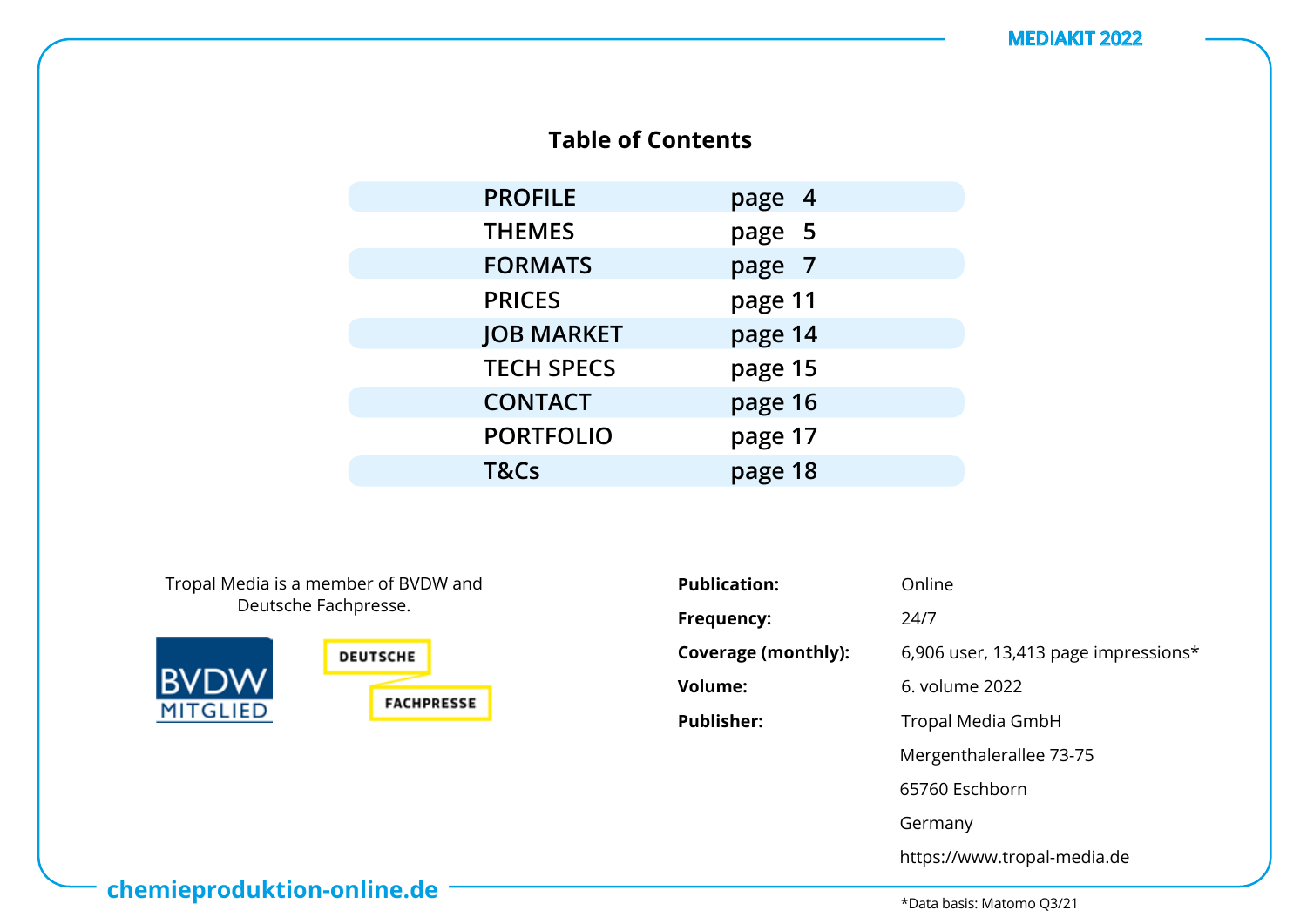### **Profile**

chemieproduktion-online.de is the online-first B2B news portal for chemical industry with focus on chemical production and chemical logistics for managers and decision-makers.

On a daily base, it delivers without any delay

- latest industry news & product features
- exciting case studies & white papers
- trade shows and events

In 2022, we are providing the following special issues and live reports on:

- Achema
- Chemspec Europe
- Digitalization / IoT / Smart Factory
- Powtech
- Fachpack

The buyers guide "Marktplatz" and the interview format "CHEM-Talk" complete the information offer on chemieproduktion-online.de

## **Target group & reader structure**

Our readers are engineers, technicians and all those involved in the decision-making process for the use and and purchase of capital goods in the chemical industry.

According to a recent survey on chemieproduktion-online.de 64 percent of the companies of our readers are planning investments in the next 24 months, in the area of production, amounting to 1-10 million euros and 30 percent more than 10 million euros.

According to a pharmaindustrie-online.de survey from 2019, 2/3 of the target group prefers online industry portals as the main source of information in their daily work in terms of topicality.

### Trade magazines 6% Trade shows 5% Financial press 8% Customer magazine 4% Branch portals Manufacturers' websites 9%

68%

## **Green Information**

Sustainability, environmental and resource protection are key for chemieproduktion-online.de

- not only in our news and reports also in our daily business.
- Hosting of our website works climate-neutral in Germany.
- We pay compensation in CO2 reducing projects for all of our printed marketing materials.
- We travel with public transportation.
- We use green electricity.
- We are working closely to a paper-free office.

Saving resources such as paper is naturally for us as a provider of online platforms.

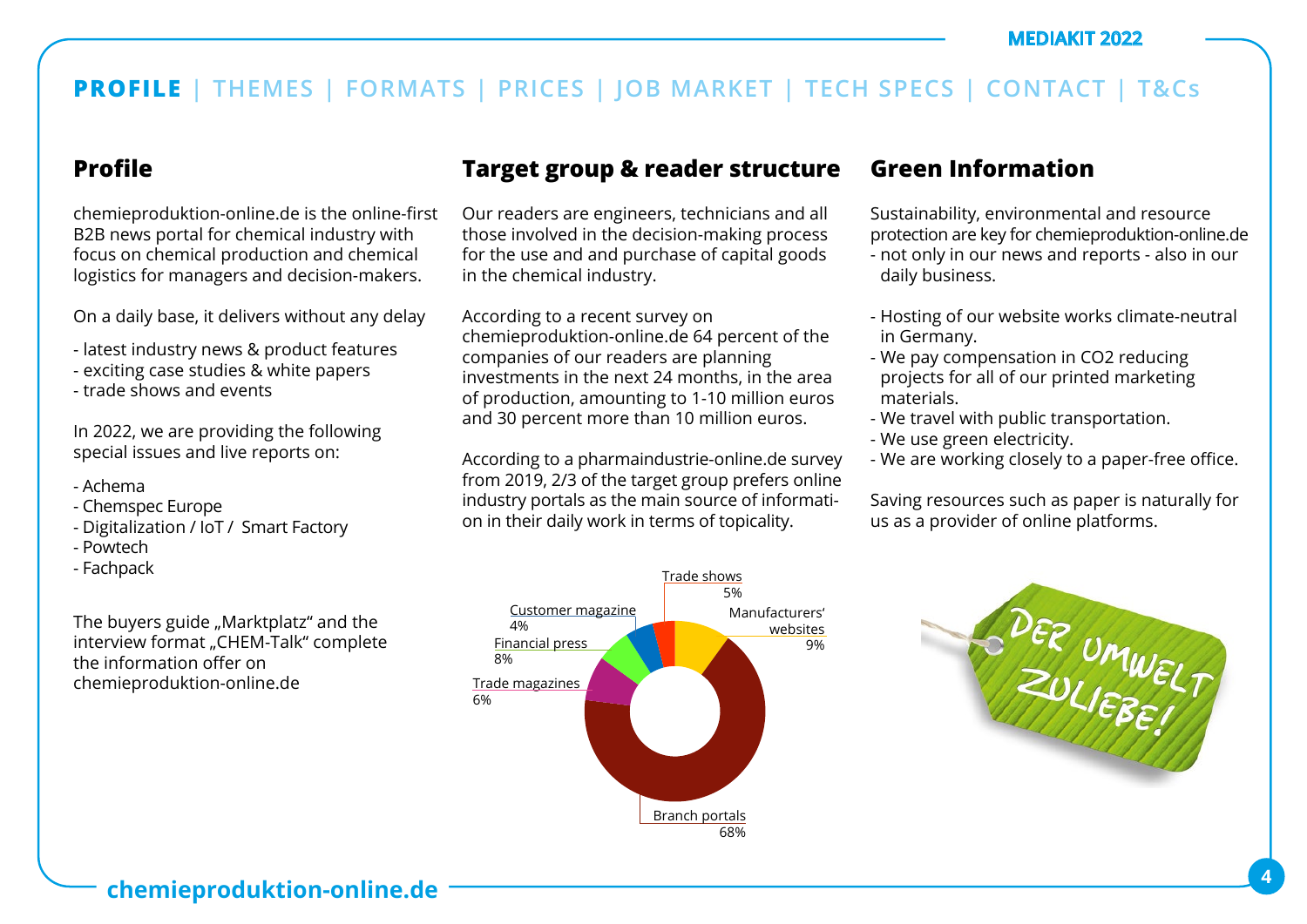## **PROFILE | THEMES | FORMATS | PRICES | JOB MARKET | TECH SPECS | CONTACT | T&Cs**

**Themes & Dates**

|                          | <b>January</b>             | <b>February</b>                                                 | <b>March</b>                                                    | April                                                           | <b>May</b>                                                                         | <b>June</b>                                                |
|--------------------------|----------------------------|-----------------------------------------------------------------|-----------------------------------------------------------------|-----------------------------------------------------------------|------------------------------------------------------------------------------------|------------------------------------------------------------|
|                          |                            | 6. European<br>Chemistry Partnering, Online<br>$(16.-18.02.22)$ | Filtech,<br>Cologne<br>$(08.-10.03.22)$                         | Jahrestagung Chemie,<br>Dusseldorf / Online<br>$(07.-08.04.22)$ | MSR-Spezialmesse,<br>Halle (Saale)<br>(18.05.22)                                   | Pumps & Valves,<br>Dortmund<br>$(22.-23.06.22)$            |
| Trade shows /            |                            |                                                                 | MSR-Spezialmesse<br>Rhein-Main, Frankfurt am Main<br>(23.03.22) |                                                                 | Ifat,<br>Munich<br>$(30.05.-03.06.22)$                                             | Solids,<br>Dortmund<br>$(22.-23.06.22)$                    |
| <b>Events</b>            |                            |                                                                 | Maintenance,<br>Dortmund<br>$(30.-31.03.22)$                    |                                                                 | Chemspec Europe,<br>Cologne<br>$(31.05.-01.06.22)$                                 |                                                            |
|                          |                            |                                                                 |                                                                 |                                                                 | Logimat,<br>Stuttgart<br>$(31.05.-02.06.22)$                                       |                                                            |
|                          |                            |                                                                 |                                                                 |                                                                 | 09.05.-12.06.22<br>Chemspec Europe                                                 |                                                            |
| <b>Topic Specials*</b>   |                            |                                                                 |                                                                 |                                                                 | 04.04.-27.11.22<br>Digitalization / IoT / Smart Factory                            |                                                            |
|                          |                            |                                                                 |                                                                 |                                                                 | Preview<br>Chemspec Europe<br>16.05.22                                             | Digitalization / IoT /<br><b>Smart Factory</b><br>13.06.22 |
| <b>Topic newsletter*</b> |                            |                                                                 |                                                                 |                                                                 | Preview Ifat<br>24.05.22                                                           |                                                            |
| <b>Newsletter</b>        | 17.01.22                   | 07.02.22                                                        | 07.03.22                                                        | 19.04.22                                                        |                                                                                    |                                                            |
|                          |                            |                                                                 |                                                                 |                                                                 | <b>IFAT</b>                                                                        |                                                            |
|                          | chemieproduktion-online.de |                                                                 |                                                                 |                                                                 | Logi <b>MAT</b><br>Chemspec<br>europe<br>he fine & speciality chamicals exhibition |                                                            |

\* in case of trade fair cancellations, we guarantee the appropriate thematic environment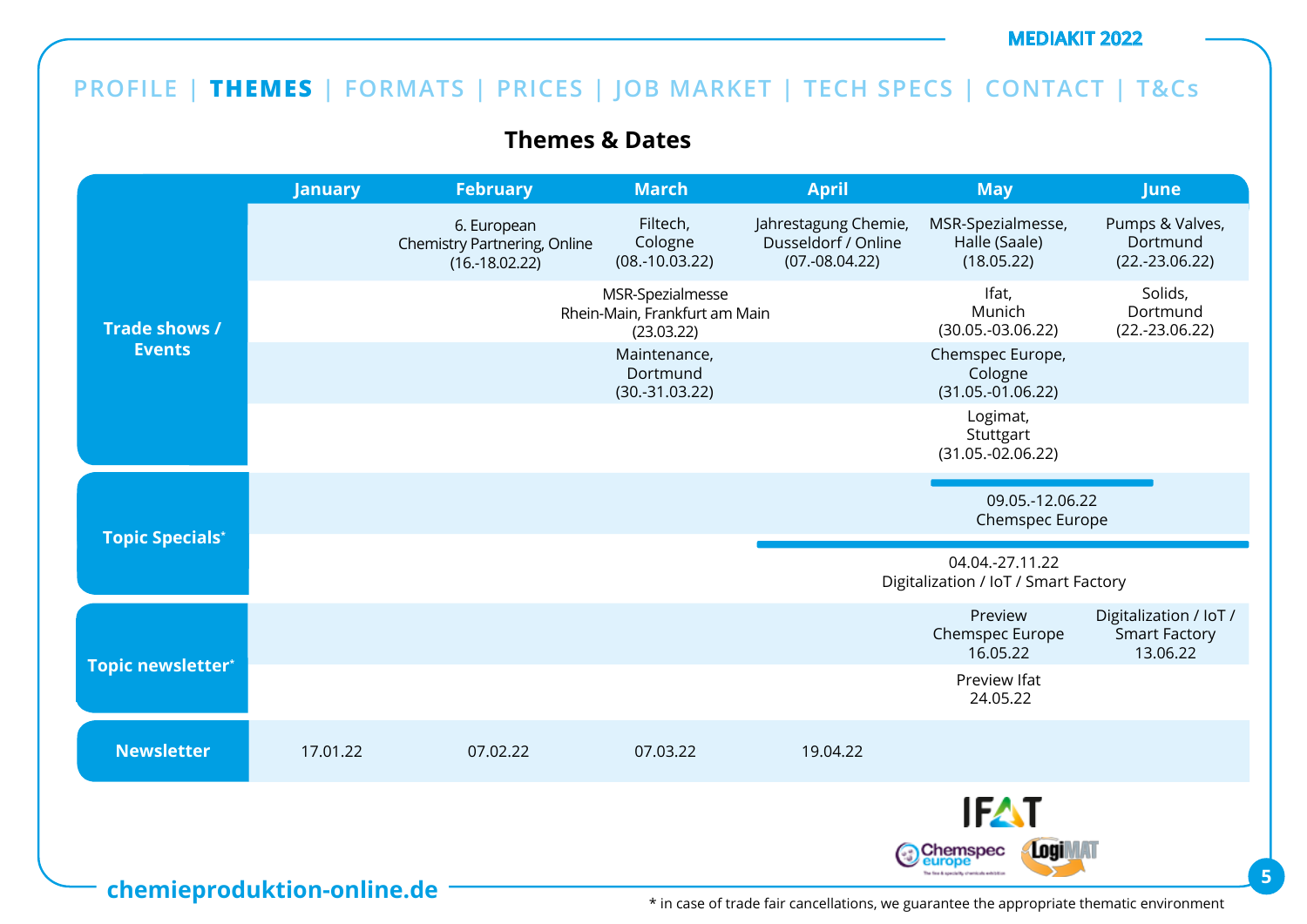## **PROFILE | THEMES | FORMATS | PRICES | JOB MARKET | TECH SPECS | CONTACT | T&Cs**

**Themes & Dates**

|                                       | <b>July</b>                | <b>August</b>                                    | <b>September</b>                                        | <b>October</b>                                       | <b>November</b>                                                         | <b>December</b> |
|---------------------------------------|----------------------------|--------------------------------------------------|---------------------------------------------------------|------------------------------------------------------|-------------------------------------------------------------------------|-----------------|
|                                       |                            | Achema,<br>Frankfurt am Main<br>$(22.-26.08.22)$ | MSR-Spezialmesse<br>Rheinland, Leverkusen<br>(14.09.22) | Parts-2-Clean,<br>Stuttgart<br>$(11.-13.10.22)$      | <b>SPS Smart Production</b><br>Solutions, Nuremberg<br>$(08.-10.11.22)$ |                 |
| <b>Trade shows /</b><br><b>Events</b> |                            |                                                  | Fachpack,<br>Nuremberg<br>$(27.-29.09.22)$              | MSR-Spezialmesse<br>Rhein-Ruhr, Bochum<br>(26.10.22) | Namur Hauptsitzung,<br><b>Neuss</b><br>$(10.-11.11.22)$                 |                 |
|                                       |                            |                                                  | Powtech,<br>Nuremberg<br>$(27.-29.09.22)$               |                                                      |                                                                         |                 |
|                                       |                            |                                                  |                                                         |                                                      |                                                                         |                 |
|                                       |                            | 04.07.-31.08.22<br>Achema                        | 05.09.-09.10.22<br>Powtech                              |                                                      |                                                                         |                 |
| <b>Topic Specials*</b>                |                            |                                                  | 05.09.-09.10.22<br>Fachpack                             |                                                      |                                                                         |                 |
|                                       |                            |                                                  | 04.04.-27.11.22<br>Digitalization / IoT / Smart Factory |                                                      |                                                                         |                 |
| Topic newsletter*                     |                            | Preview Achema<br>08.08.22 & 15.08.22            | Preview Powtech<br>13.09.22                             |                                                      | Digitalization / IoT /<br><b>Smart Factory</b><br>08.11.2022            |                 |
|                                       |                            |                                                  | Preview Fachpack<br>20.09.22                            |                                                      |                                                                         |                 |
| <b>Newsletter</b>                     | 26.07.22                   |                                                  |                                                         | 17.10.22                                             |                                                                         | 05.12.22        |
|                                       | chemieproduktion-online.de | <b>ACHEMA</b><br>2022                            | FACHPACK 2022)<br><b>POWTECH</b>                        |                                                      | sps<br>smart production solutions                                       |                 |

\* in case of trade fair cancellations, we guarantee the appropriate thematic environment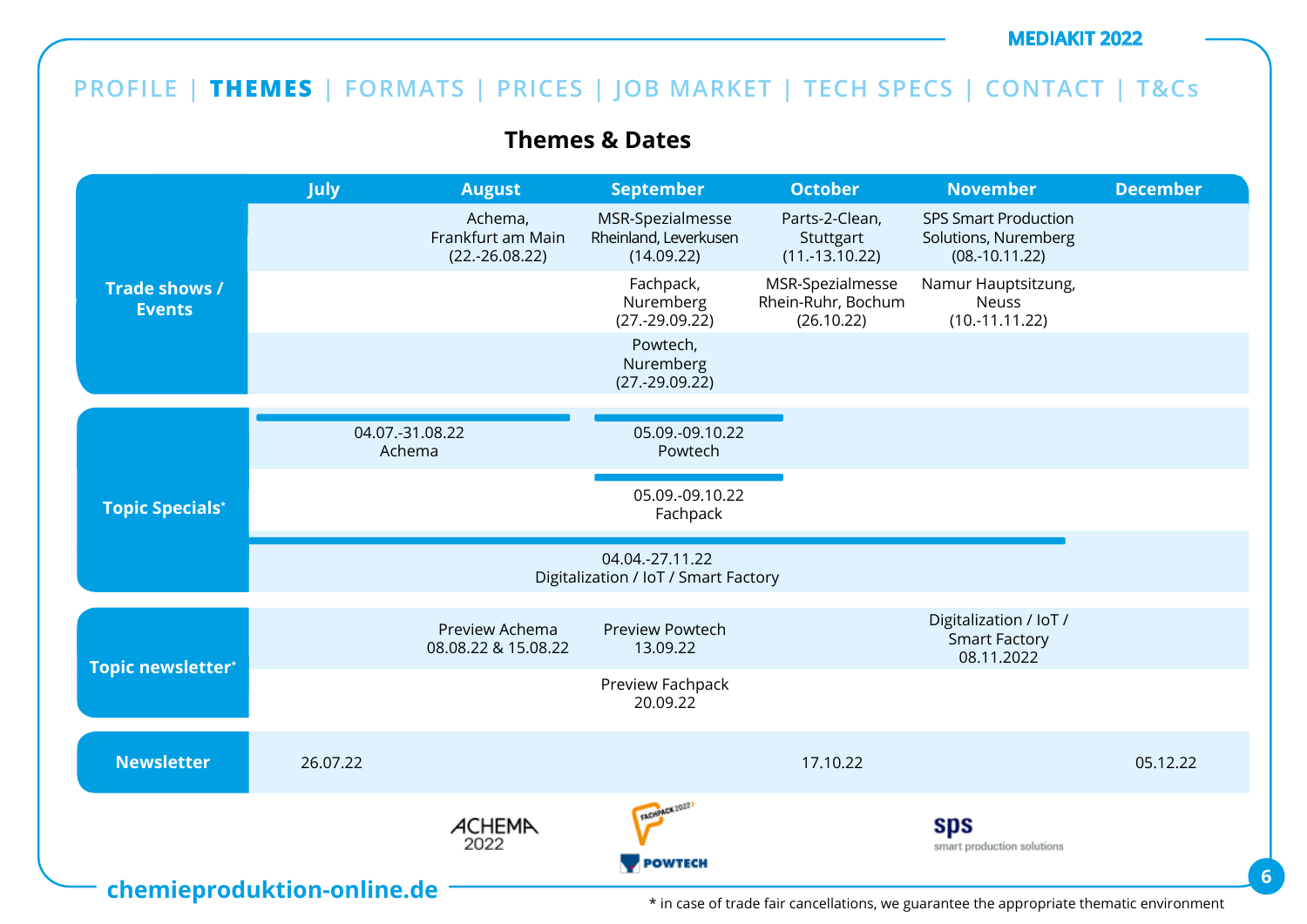## **PROFILE | THEMES | FORMATS | PRICES | JOB MARKET | TECH SPECS | CONTACT | T&Cs**



## Homepage Desktop **Portal: Display-Formats** Subpage Desktop

Superbanner 728x90 pixel or Fullbanner 468x60 pixel **1 A**



Superbanner 728x90 pixel Fullbanner 468x60 pixel



Billboard Banner 845x250 pixel Mobile: Fullbanner 468x60 pixel

Wide Skyscraper 160x600 pixel or Standard Skyscraper 120x600 pixel Mobile: Fullbanner 468x60 pixel **3**

Highlight Rectange 300x100 pixel or Medium Rectangle 300x250 pixel **4**

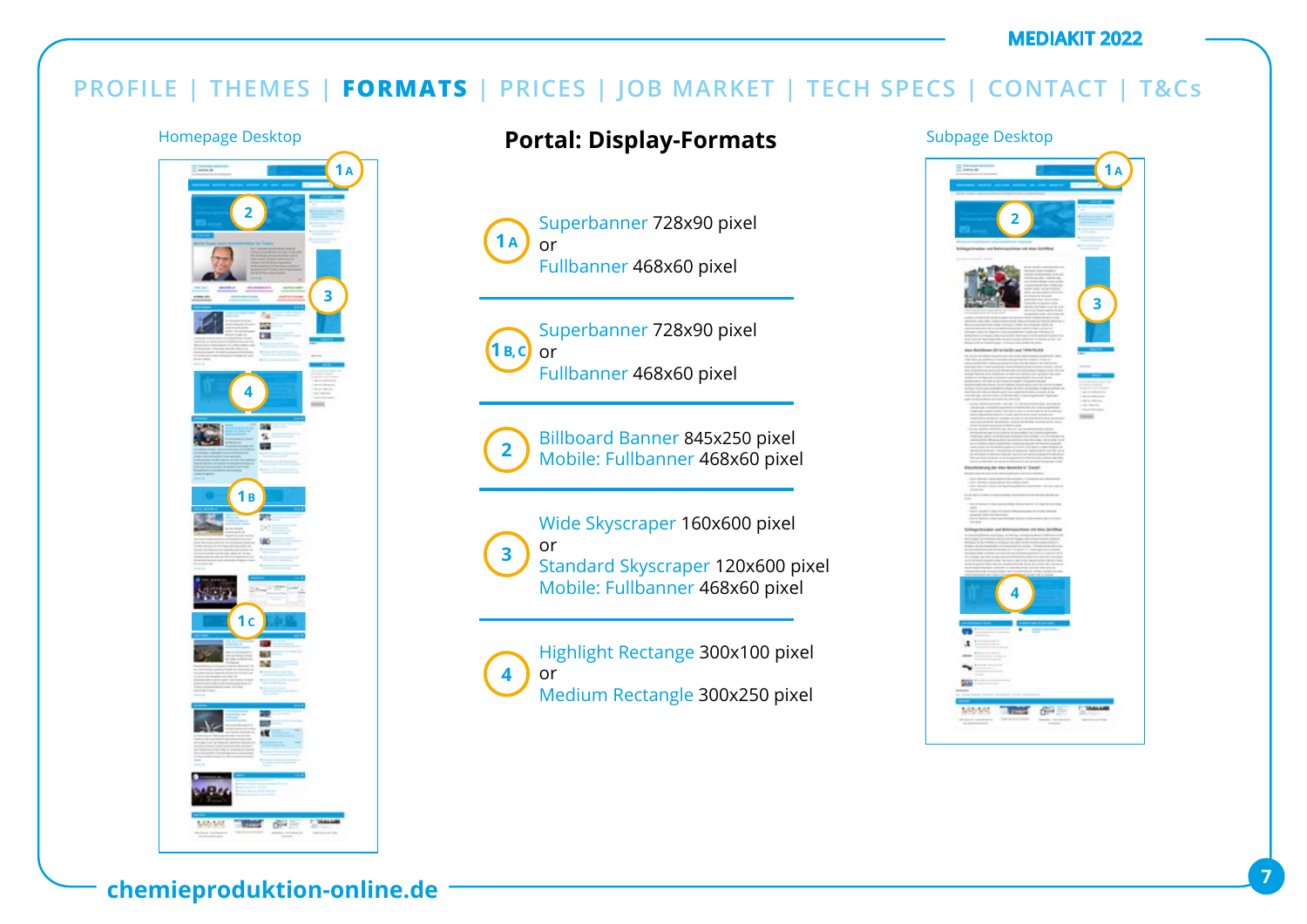## **PROFILE | THEMES | FORMATS | PRICES | JOB MARKET | TECH SPECS | CONTACT | T&Cs**

**6**

Top Story

links

links

Surf tips

Video / Webcast

Premium company entry

**7**

**9**

**10**

**8**



### Homepage Desktop **Fortal: Content- and Special-Formats** Subpage Desktop

Text, pictures, video integration,

Text, pictures, video integration,

Product/Topic Advertorial

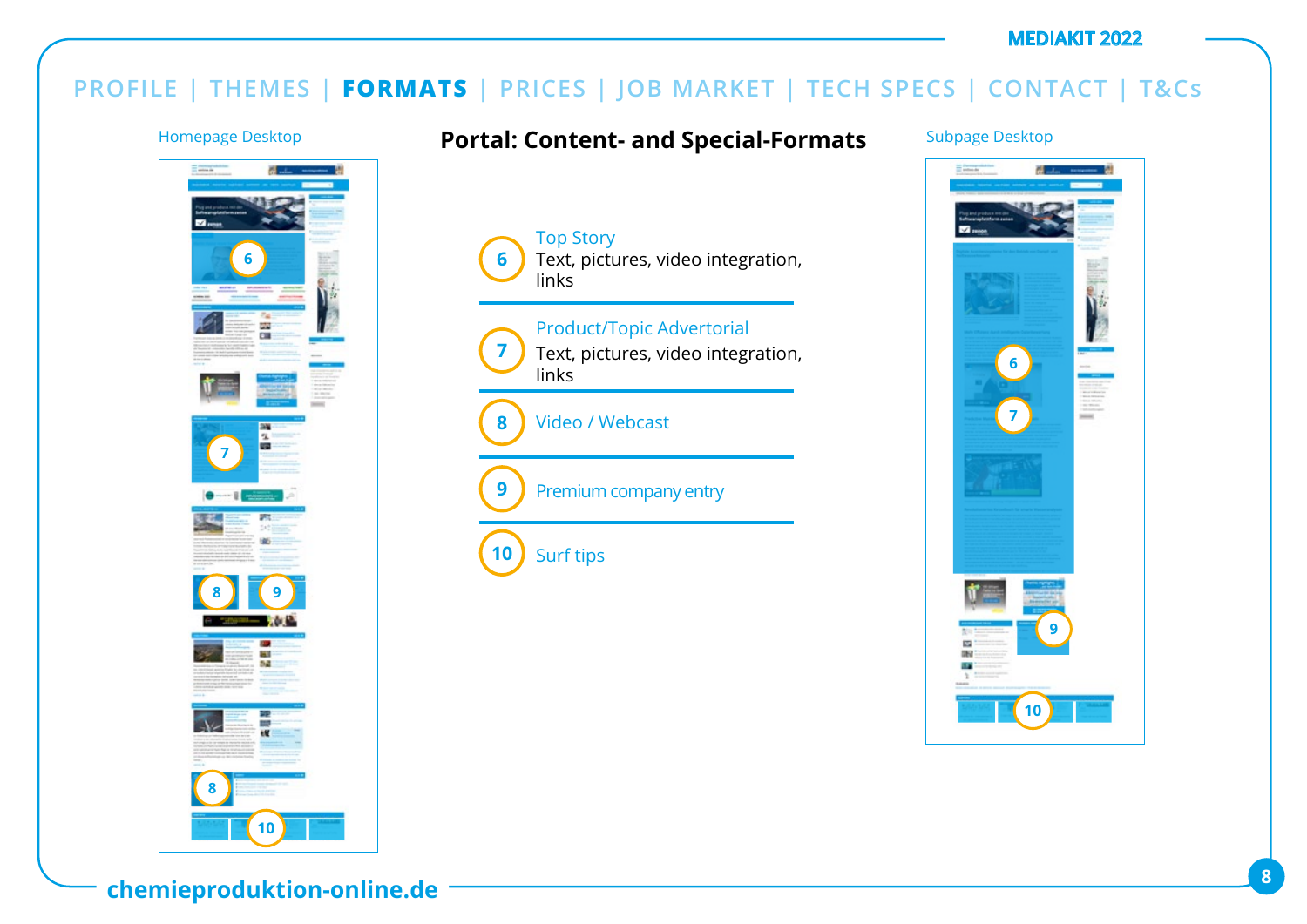## **PROFILE | THEMES | FORMATS | PRICES | JOB MARKET | TECH SPECS | CONTACT | T&Cs**



## **Newsletter: Display- and Content-Formats**

Fullbanner 468x60 pixel or Billboard Banner 600x200 pixel **1**

### Top-Advertorial



**3**

Appears in the newsletter as one one of the first advertorials between high-quality editorial environment Picture, headline, teaser text, link to landing page

### Product/Topic advertorial

Picture, headline, teaser text, link to the website advertorial

Surf tips **4**

### **Newsletter readers**

Executives, engineers, technicians as well as all other decisionmakers for purchasing of investment goods at the pharma production and pharmaceutical.

### **Newsletter subscribers**

Recipients: 3,299 (Status: October, 2021)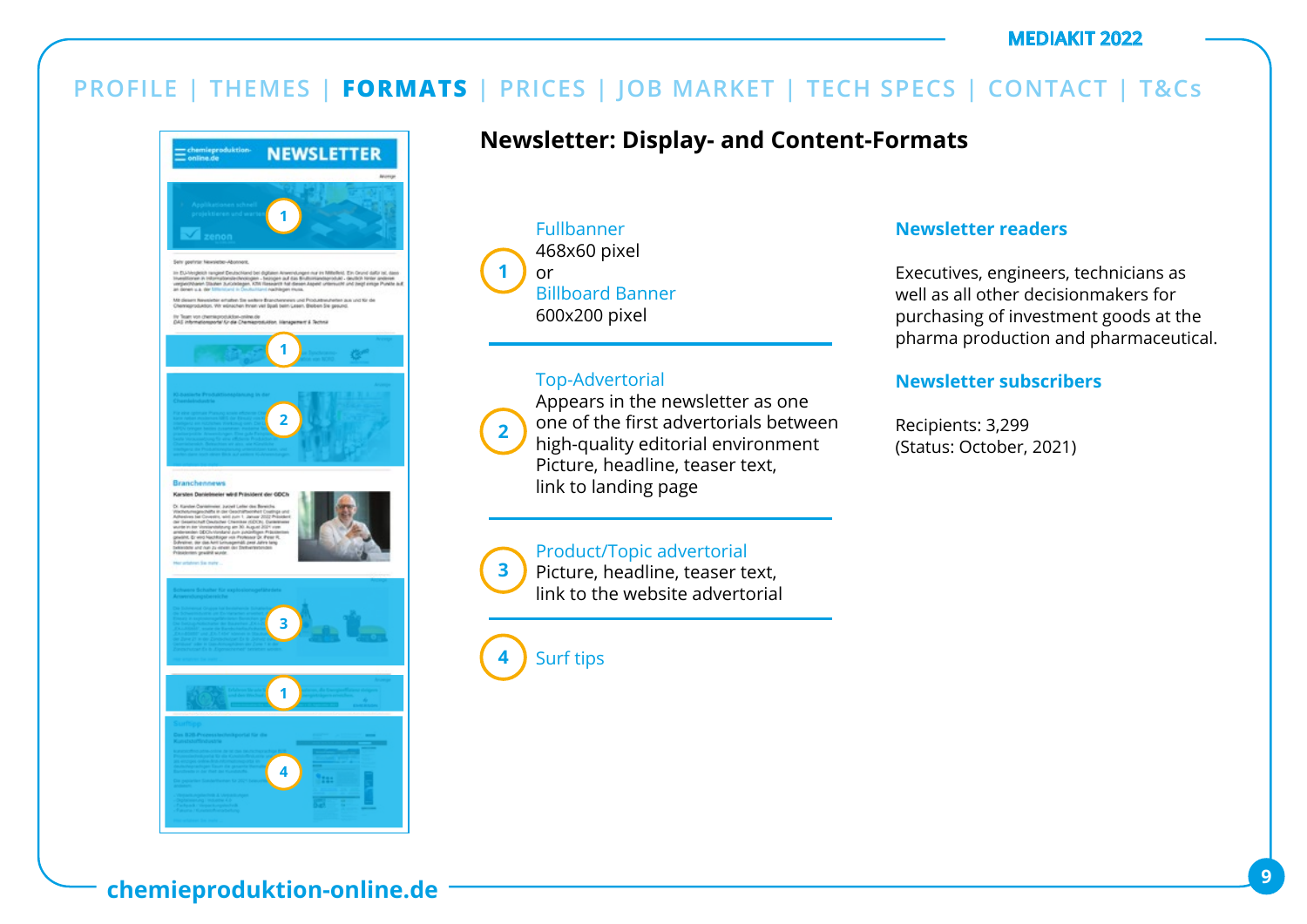## **Content and special advertising formats in detail**

### **Product advertorial**

Appears on the homepage as an article in the product category or in a booked special.

- Up to four images possible
- With a link to their company website
- Article stays on the homepage for the booked time period, of which there is a longer time in the first three items of the news category
- Additional information can be stored for download in PDF format

#### **Topic advertorials**

Appears on the homepage as an article in the category management, events or case studies

- Up to four images possible
- With a link to their company website
- article stays on the homepage for the booked time period, of which there is a longer time in the first three items of the news category
- Additional information can be stored for download in PDF format

### **Surf tip**

Present your online shop, new website or a special online campaign cost-effective in the surf tip category.

#### **Market place premium company entries**

Premium entries are in first position in the market place, appear on the homepage and in contributions in a subject-relevant context. They are presented in a more clearly prominent way than basic entries. Also included are:

- Your company logo
- Company profile (approx. 1,000 characters)
- URL of the company website / fax number
- Up to ten search engine-relevant keywords
- Entry is in multiple categories (if not available, content will be expanded after considaration)

### **Whitepaper**

With a whitepaper you can demonstrate the innovative power and solution skills of your business.

Your whitepaper appears immediately on the homepage and is linked directly to your website or a corresponding file. The booking time period is for three or six months.

### **Webcast**

Webcasts are a reliable source of information for engineers and technicians and offer help in decision-making. So present your business and your products as video stream or on-demand movie.

#### **Microsite**

A microsite on chemieproduktion-online.de is an independent marketing site for your strategic advertising. Your target subject and your messages are presented professionally and illuminated from various perspectives on the microsite.

Your website is linked to directly from the microsite. Get in touch with us if you are interested in this attractive online advertising opportunity. We would be happy to assist you with the design. We provide you with a comprehensive communication package.

### **Top advertorial**

- Appears in the newsletter as one of the first advertorials between high-quality editorial environment
- Includes preview picture/image, teaser text, link
- Direct link from newsletter to your landing page

### **Product/topic advertorial**

- Appears in the newsletter for the booked subject
- Contains preview image and teaser text with link to article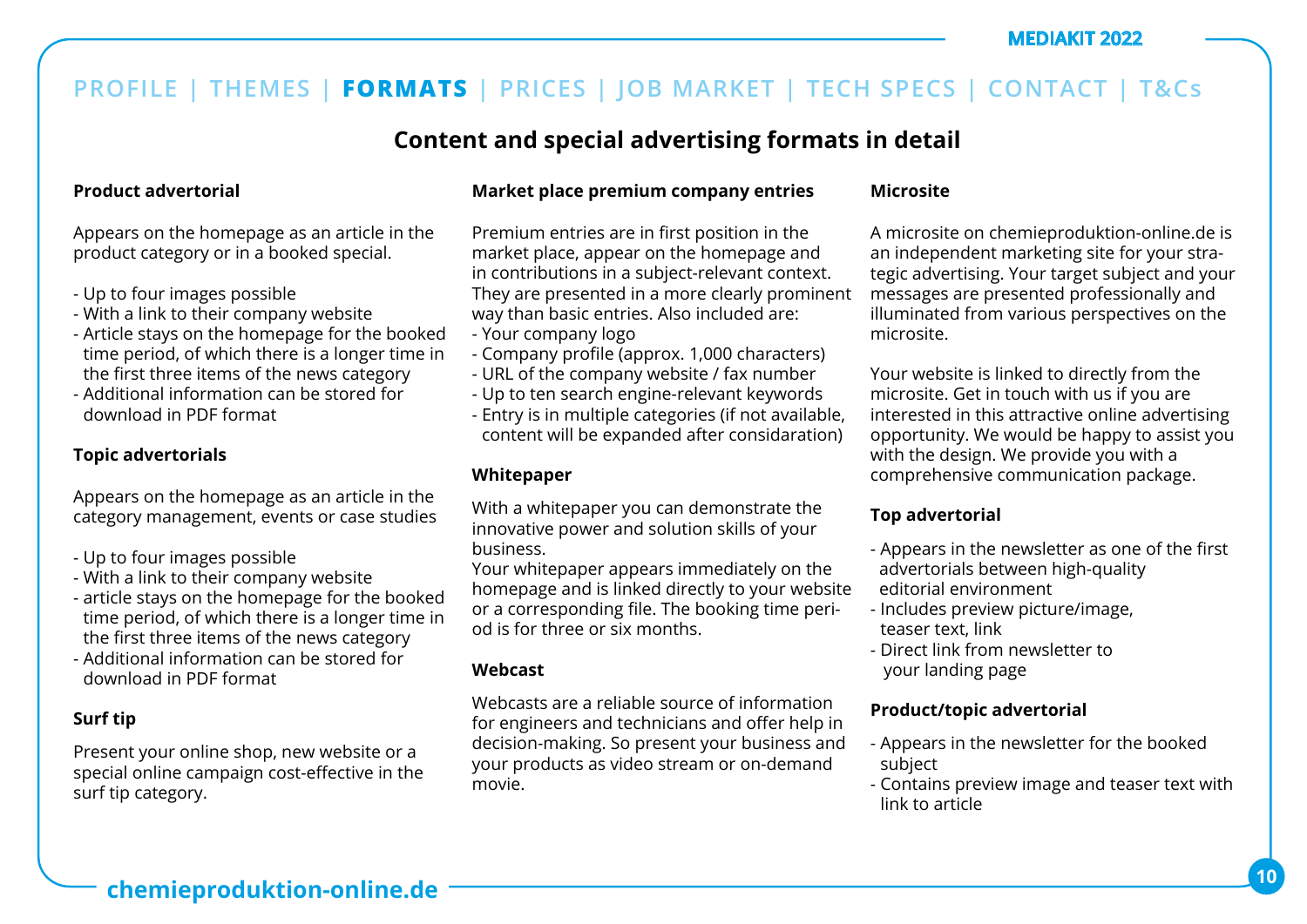## **PROFILE | THEMES | FORMATS | PRICES | JOB MARKET | TECH SPECS | CONTACT | T&Cs**

### **Banner portal**

|                      | <b>FORMATS</b> | <b>PRICES</b> | <b>RUNTIME</b> | <b>PLACEMENT</b> |
|----------------------|----------------|---------------|----------------|------------------|
| Billboard Banner*    | 845x250 pixel  | € 3,100       | 1 month        | <b>RoS</b>       |
| Super Banner (A)     | 728x 90 pixel  | € 1,090       | 1 month        | <b>RoS</b>       |
| Super Banner (B,C)   | 728x 90 pixel  | € 845         | 1 month        | Homepage         |
| Fullbanner (A)       | 468x 60 pixel  | € 790         | 1 month        | <b>RoS</b>       |
| Fullbanner (B,C)     | 468x 60 pixel  | € 560         | 1 month        | Homepage         |
| Standard Skyscraper* | 120x600 pixel  | € 1,200       | 1 month        | <b>RoS</b>       |
| Wide Skyscraper*     | 160x600 pixel  | € 1,590       | 1 month        | <b>RoS</b>       |
| Medium Rectangle     | 300x250 pixel  | € 1,240       | 1 month        | <b>RoS</b>       |

All banners are run of site (RoS), rotating (max. 3 additional banners)

\* on mobile devices, an alternative fullbanner will be displayed

### **Additional Advertising Formats Website**

| <b>Top Story</b>          |                                                            | € 1,200 | 1 week    |  |
|---------------------------|------------------------------------------------------------|---------|-----------|--|
|                           |                                                            | € 2,300 | 2 weeks   |  |
|                           |                                                            | €4,400  | 4 weeks   |  |
| Product/Topic advertorial |                                                            | € 890   | 3 weeks   |  |
| Video/Webcast             | 300x250 pixel                                              | € 990   | 1 month   |  |
| Surf tip                  |                                                            | € 320   | 1 month   |  |
|                           | Whitepaper - promotion package (newsletter & social media) | € 600   | 3 months  |  |
| Premium company entry     |                                                            | € 750   | 12 months |  |
| Microsite                 |                                                            | € 3,760 | 3 months  |  |
|                           |                                                            | € 6,500 | 6 months  |  |



## **Banners & Additional Advertising Formats Newsletter**

| Fullbanner                                                                           | 468x 60 pixel | € 720   |
|--------------------------------------------------------------------------------------|---------------|---------|
| <b>Billboard Banner</b>                                                              | 600x200 pixel | € 1,850 |
| Top-Advertorial                                                                      |               | € 850   |
| Product/Topic advertorial (in combination with website advertorial) $\epsilon$ 1,490 |               |         |
| Surf tip                                                                             |               | € 295   |
| Stand-Alone-Newsletter                                                               |               | € 2,750 |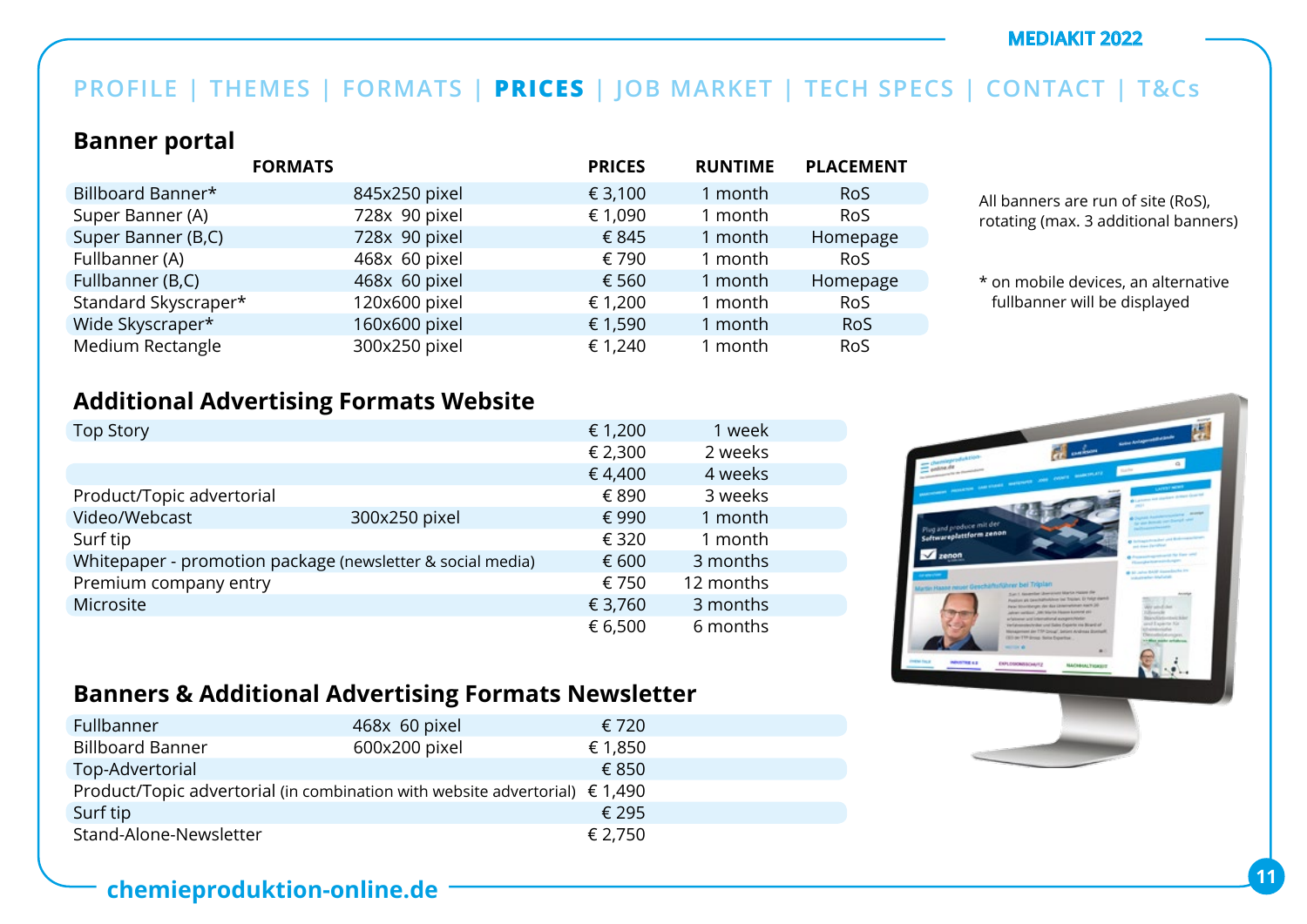#### **Annual package offers PROFILE | THEMES | FORMATS | PRICES | JOB MARKET | TECH SPECS | CONTACT | T&Cs** 1x Product/Topicadvertorial online in combination with newsletter Fullbanner (1x newsletter) Super Banner A Runtime: 1 month online Premium company entry Runtime: 1 year Regular price:  $\epsilon$ 4,050 **Package price: € 3,240 Bronze package** 1x Top Story Runtime: 1 week 2x Product/Topicadvertorial online in combination with newsletter Fullbanner (2x newsletter) Super Banner Runtime: 2 months online Premium company entry Runtime: 1 year Regular price: €8,550 **Package price: € 6,400 Silver package** 1x Stand Alone newsletter 1x Top Story Runtime: 2 weeks 2x Product/Topicadvertorial online in combination with newsletter Fullbanner (3x newsletter) Super Banner Runtime: 3 months online Premium company entry Runtime: 1 year Regular price: € 15,700 **Package price: € 10,950 Gold package** 1x Whitepaper - Promotion package (newsletter & social media) 2x Stand Alone newsletter 2x Top Story Runtime: 2 weeks each 3x Product/Topicadvertorial online in combination with newsletter Fullbanner (4x newsletter) Super Banner Runtime: 4 months online Premium company entry Runtime: 1 year Regular price: € 24,650 **Package price: € 15,900 Platinum package**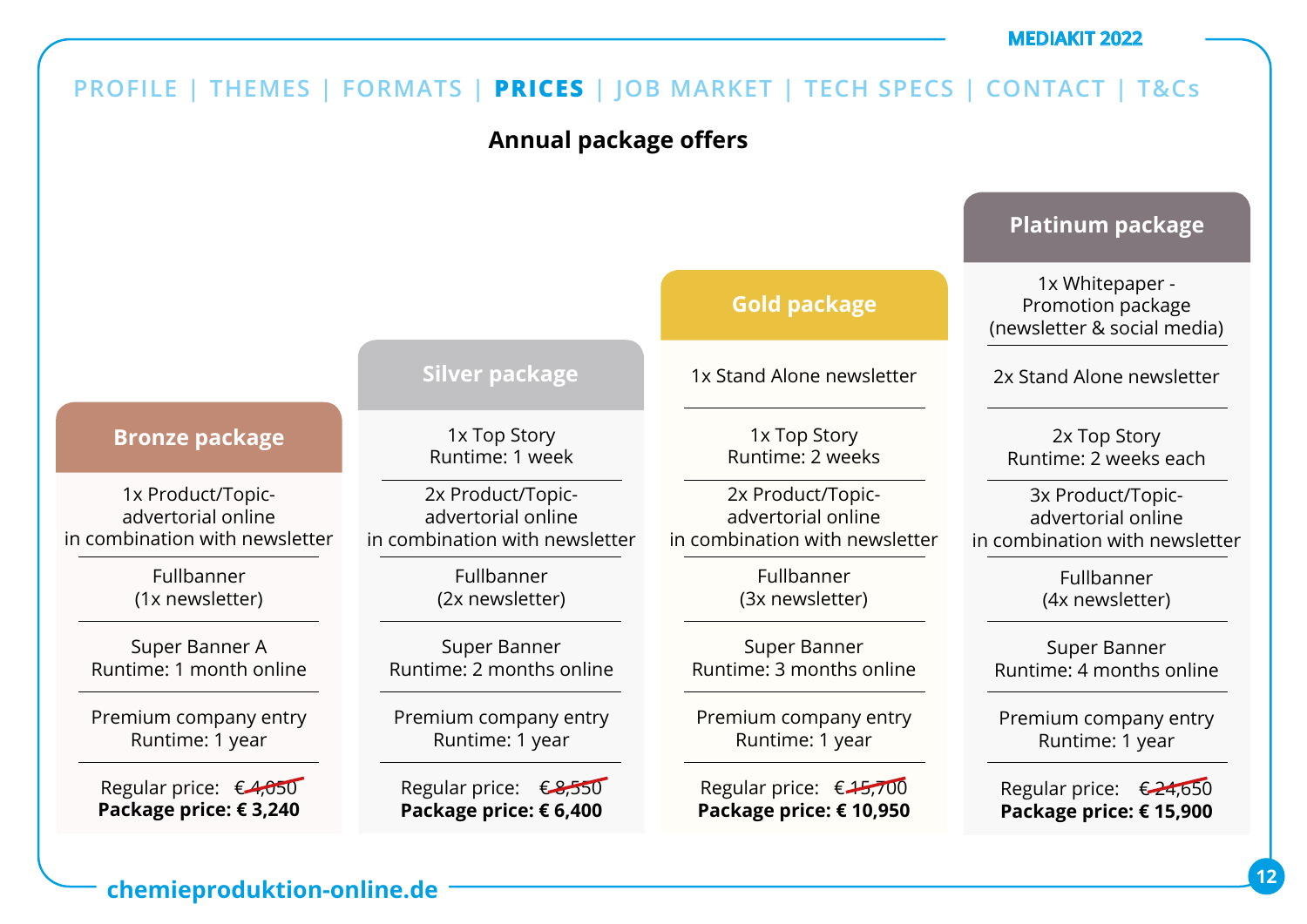## **Campaign and trade fair promotion offers**

2022 trade fairs that oblige chemieproduktion-online.de\* offers you special media packages for your trade fair and product campaigns

|                                | <b>Komfort package</b>         | <b>Premium package</b>          |
|--------------------------------|--------------------------------|---------------------------------|
| <b>Basic package</b>           | 1x Stand Alone newsletter      | 1x Stand Alone newsletter       |
| 1x Top Story                   | 1x Topstory                    | 1x Topstory                     |
| Runtime: 1 week                | Runtime: 2 weeks               | Runtime: 4 weeks                |
| Fullbanner                     | Fullbanner                     | <b>Billboard Banner</b>         |
| (1x Newsletter)                | (1x Newsletter)                | (1x Newsletter)                 |
| Super Banner                   | Medium Rectangle - Online      | <b>Billboard Banner- Online</b> |
| Runtime: 2 months online       | Runtime: 2 months online       | Runtime: 2 months online        |
| 1x Product/Topicadvertorial    | 1x Product/Topicadvertorial    | 1x Product/Topicadvertorial     |
| online                         | online                         | online                          |
| in combination with newsletter | in combination with newsletter | in combination with newsletter  |
| Regular price: €5,590          | Regular price: €9,740          | Regular price: €16,690          |
| Package price: €4,400          | Package price: €7,300          | Package price: € 11,600         |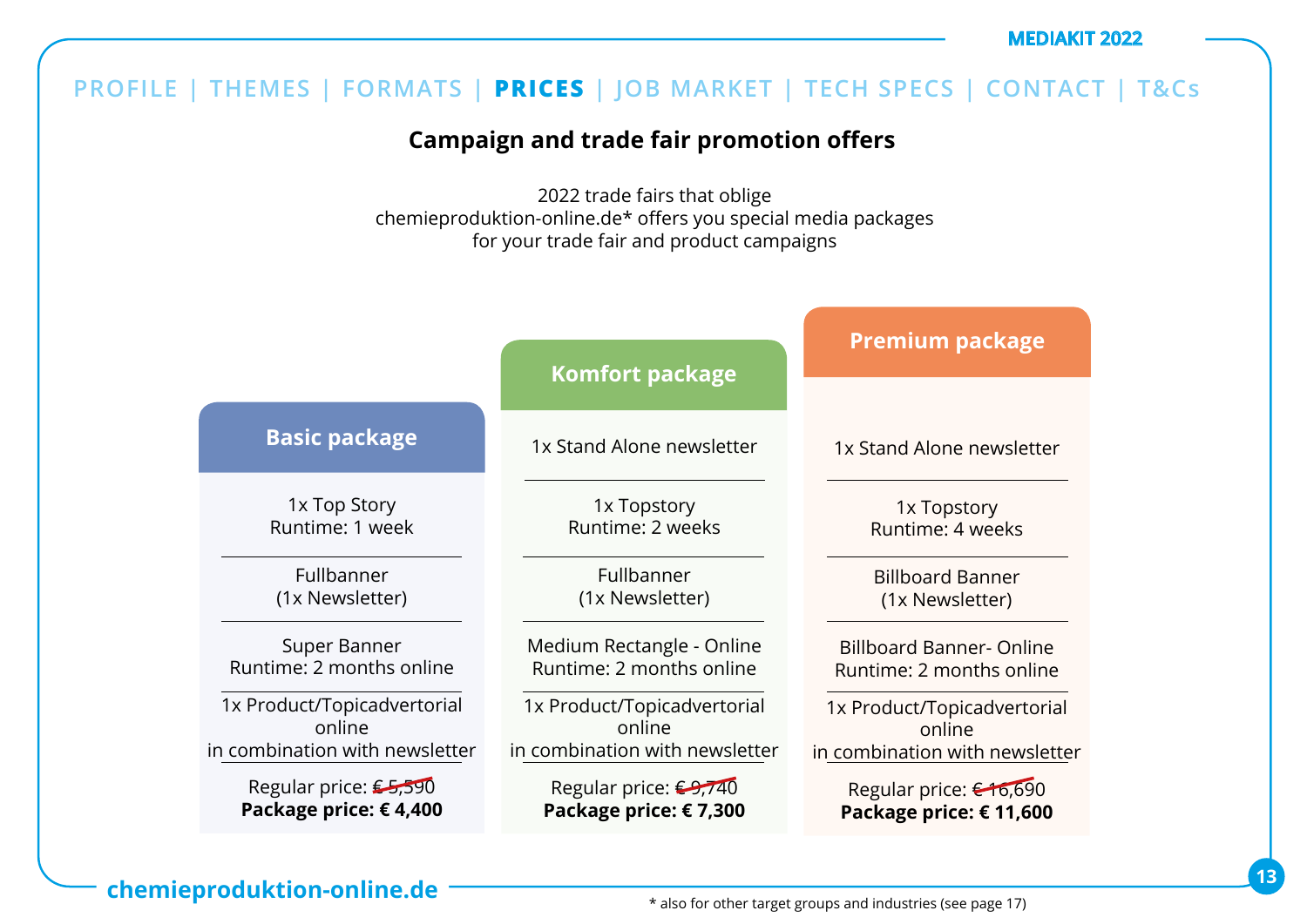

Users and engineers are searching on a daily base for challenging and interesting job opportunities on chemieproduktion-online.de job market. Our recommendation: Use it for recruiting - together we will find your suitable candidate for your vacany:

#### **Basic Top Job**

1 job advertisment on chemieproduktion-online.de (constantly on top and above the hit list) for 1 month, price: € 535

### **Premium Top Job**

1 job advertisment on chemieproduktion-online.de (constantly on top and above the hit list) + social media promotion for your job ad for 1 month, price: € 650

### **Premium Plus Top Job**

1 job advertisment on chemieproduktion-online.de + social media promotion for your job ad + chemieproduktion-online.de-newsletter promotion for your job ad for 1 month, price: € 775 (constantly on top and above the hit list)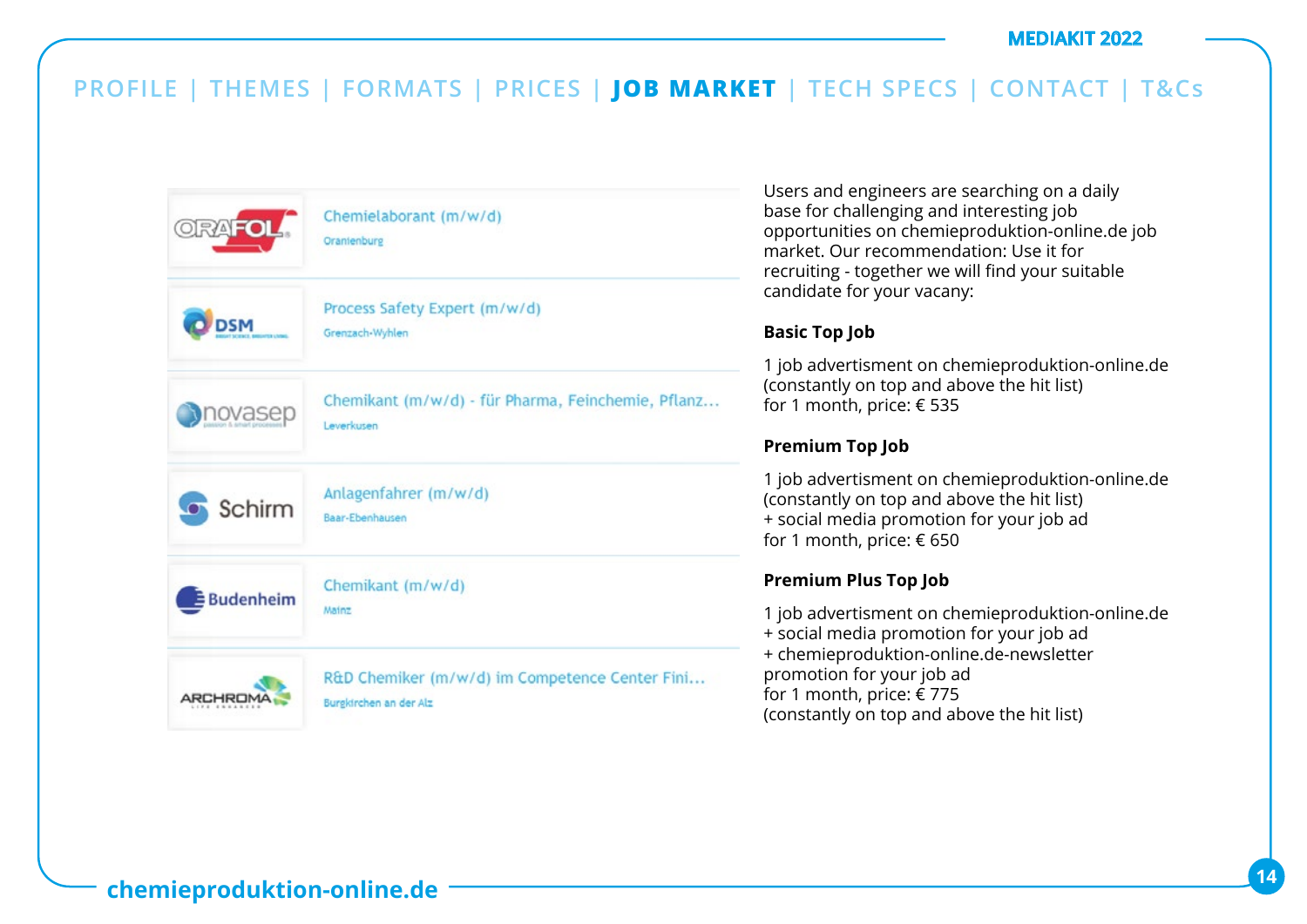## **Technical Data / Conditions**

Delivery address:

• Please send the advertising material to: werbemittel@tropal-media.de

Delivery time:

- Five working days before campaign start
- Delays due to late deliveries are not to be borne by us

Meta-information on delivery:

- Customer and campaign name
- Booking period
- Occupied site and placement
- Ad format and click URL
- Contact person for questions
- Alt text (optional)

JavaScript or html5 banner:

• The target URL must be included in the code. Due to the current BGH Cookie-Policy no cookies.

File Formats Portal:

- GIF, JPG, PNG max. 45 KB\*
- HTML

Third-Party Banner integration via Java-Script can usually not be played back responsively will be. For the mobile playout, therefore, a additional banner (full banner 468x60 pixels) as jpg, gif or png necessary.

File formats Newsletter:

- GIF (not animated),
- JPG, PNG max. 45 KB\*
- Links without redirect
- \* The kb details given for each advertising medium are maximum sizes and are the total sum of all data defining the advertising medium.

Terms of payment:

30 days net, without discount. Further details can be found in the T&Cs on page 18.

Bank account details: Tropal Media GmbH Commerzbank IBAN: DE86 5004 0000 0276 6491 00 SWIFT Code: COBADEFFXXX

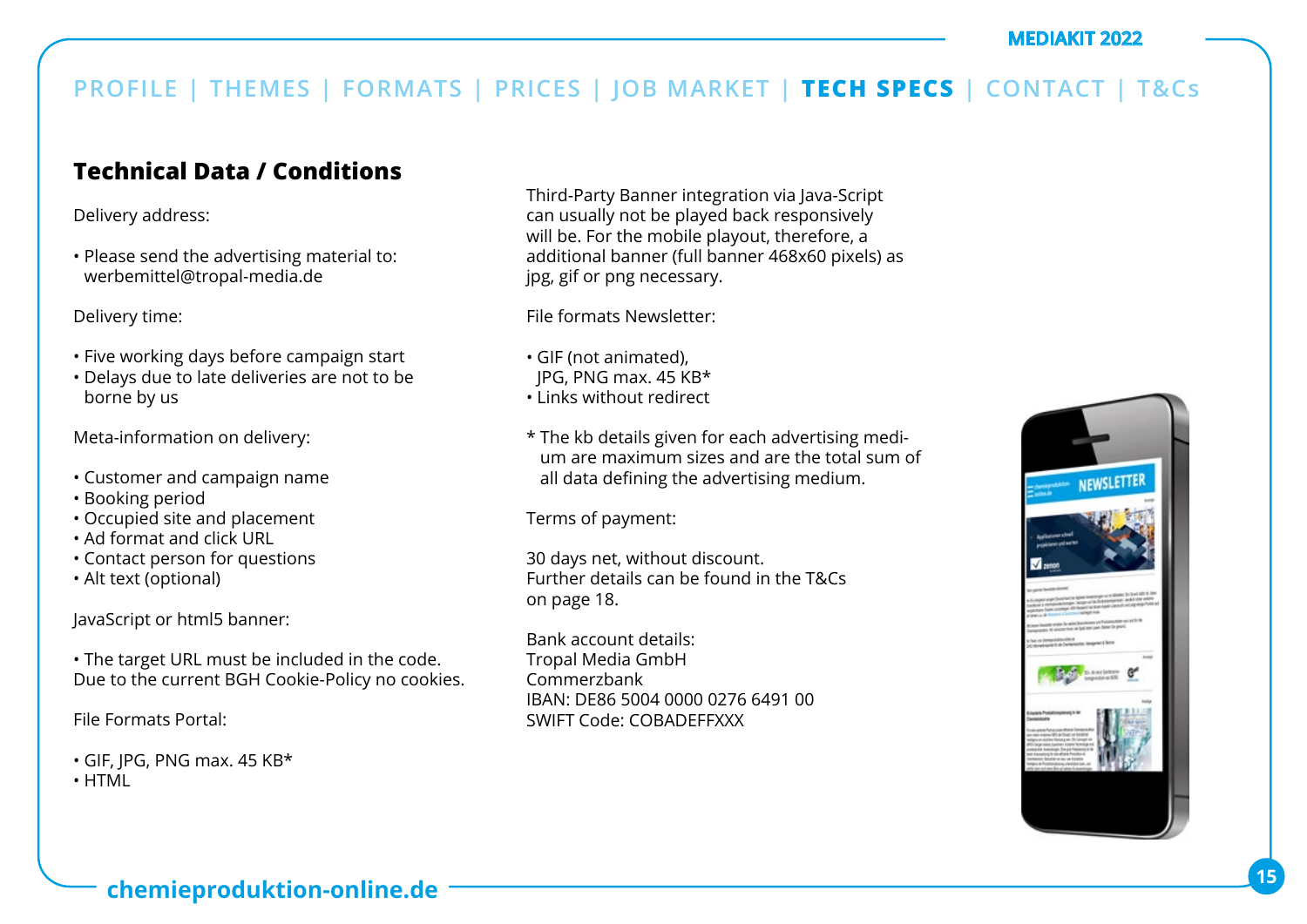**Ronny Schumann**  Publishing Director Digital Media

Phone: +49 6196 / 77 97-202 Mobile: +49 151 / 11 64 51 31 Email: ronny.schumann@tropal-media.de



**Susanne Woggon**  Chief Editor Digital Media

Phone: +49 6196 / 77 97-201 Mobile: +49 177 / 78 72 436 Email: susanne.woggon@tropal-media.de



**Patricia Winck** Administrative Assistence

Phone: +49 6196 / 77 97-200 Email: patricia.winck@tropal-media.de

**Newsdesk / editorial team** Phone: +49 6196 / 77 97-200 Email: redaktion@chemieproduktion-online.de **Roland Thomé** Senior Key Account Manager

Phone: +49 6227 / 85 97 893 Mobile: +49 175 / 41 37 567 Email: roland.thome@tropal-media.de



**Camilla Oberschelp** Editorial Assistant Phone: +49 6196 / 77 97-200 Email: camilla.oberschelp@tropal-media.de



**Hülya Akgün**  Design & Layout Email: design@tropal-media.de

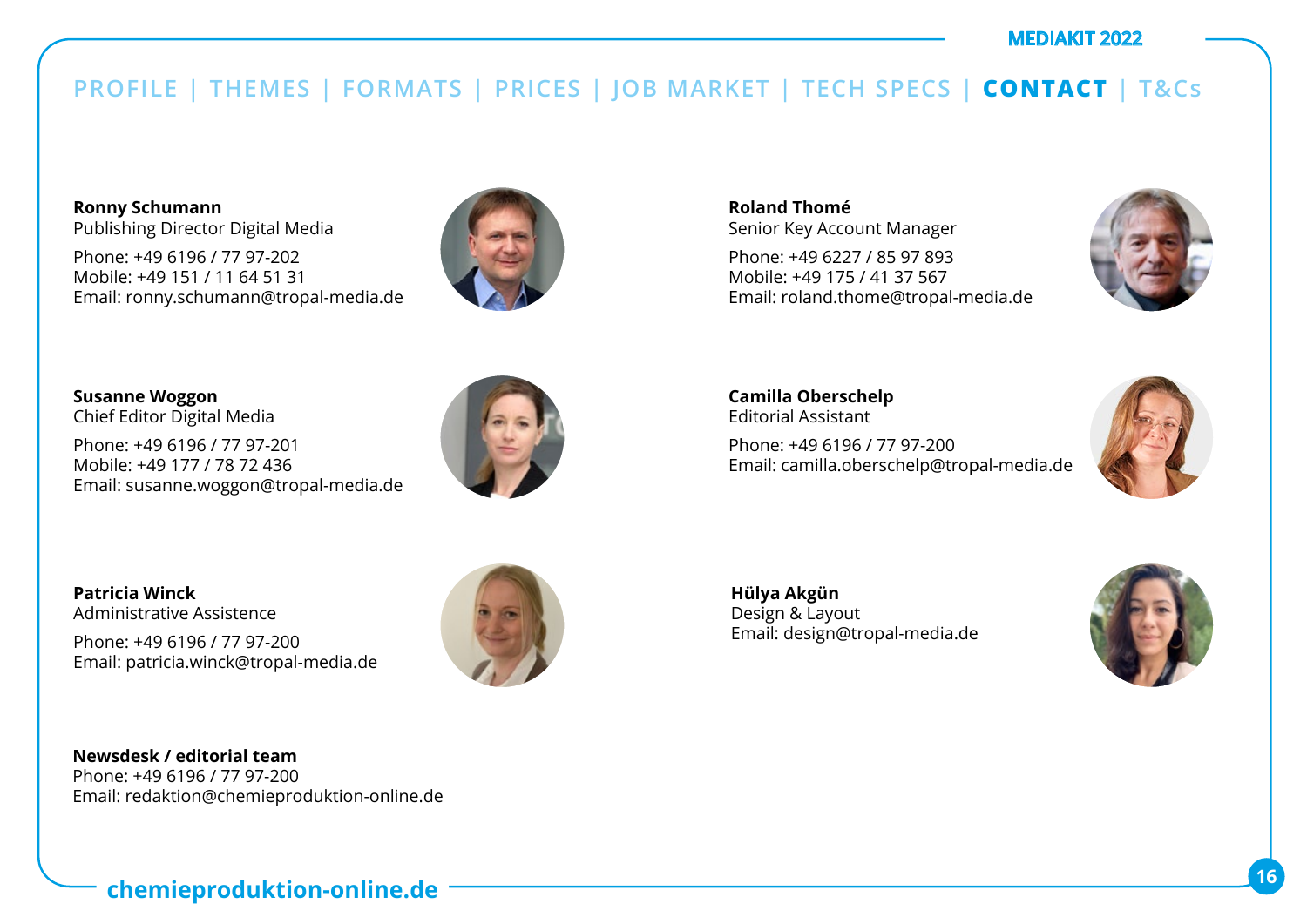### **Tropal Media is the online-first B2B specialist publisher. Our portfolio for your success in communication:**



#### **Food & Beverage Production**

lebensmittelverarbeitungonline.de (short LMV-online.de) is the online-first information portal for the food & beverage production.



### **Pharmaceutical Industry**

pharmaindustrie-online.de is the online-first information portal for the pharmaceutical industry with focus on pharmaceutical production, management & technology.

kunststoffindustrie-online.de is the online-first information portal for the plastics industry with focus on production and processing of plastics and rubber.

**Plastics Industry**



#### **Electrical Engineering Automation Digitalisation**

elektro-automatisierung-digital.de (short EAD-portal.de) is the online-first information portal for electrical engineering, automation and digitalization in industrial production.



#### **Global Production**

industrial-productionworldwide.com is the Englishspeaking online-first information portal for the international production and serves the entire thematic range of the industrial production.

Find out more: **www.industrial-productionworldwide.com** 

Find out more: **www.LMV-online.de** Find out more: **www.pharmaindustrieonline.de**

Find out more: **www.kunststoffindustrieonline.de**

Find out more: **www.EAD-portal.de**